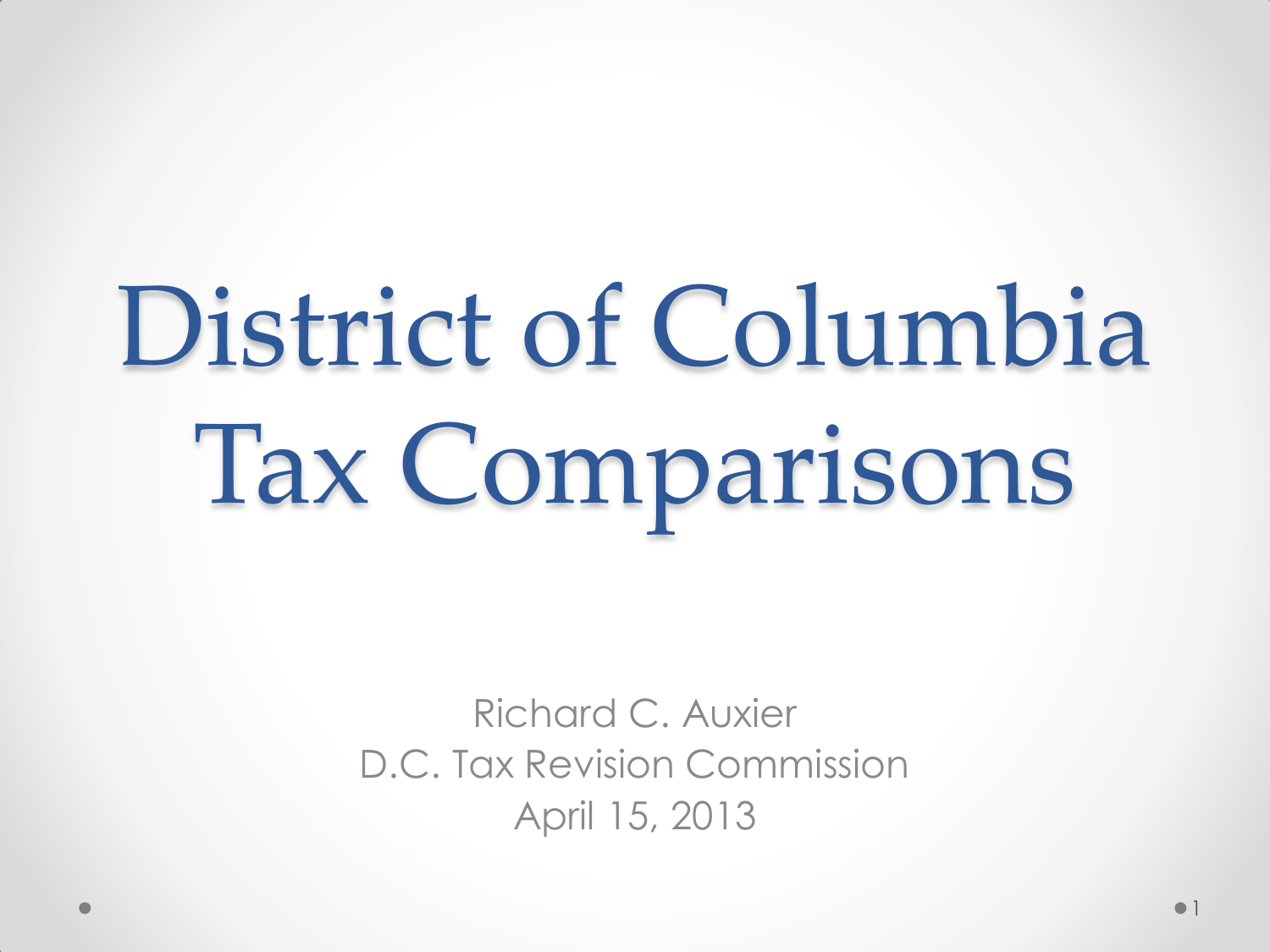### Regional Tax Rate Comparisons

|                     | D.C.      | Maryland  | Virginia |
|---------------------|-----------|-----------|----------|
| Top Individual Rate | $8.95\%$  | 5.75%     | 5.75%    |
| <b>Top Bracket</b>  | \$350,000 | \$300,000 | \$17,000 |
| <b>County Rate</b>  |           | $3.2\%$   | $0\%$    |
| Corporate Income    | 9.975%    | 8.25%     | 6%       |
| <b>Retail Sales</b> | 6%        | 6%        | $6\%^*$  |

#### RESIDENTIAL PROPERTY TAXES (RATE PER \$100)

|                 | D.C.   | Montgomery,<br><b>MD</b> | Pr. George's,<br>MD | Arlington, | Fairfax, VA      |
|-----------------|--------|--------------------------|---------------------|------------|------------------|
| <b>Tax Rate</b> | \$0.85 | \$1.068-1.641            | $$1.431 - 2.921$    | \$0.958    | $$1.096 - 1.213$ |

#### COMMERCIAL PROPERTY TAXES (RATE PER \$100)

|          | D.C.        | Silver<br>Spring, MD | Rosslyn, VA   Tysons, VA   Reston, VA |         |         |
|----------|-------------|----------------------|---------------------------------------|---------|---------|
| Tax Rate | \$1.65/1.85 | \$1.429              | \$1.008                               | \$1.095 | \$1.095 |

Sources: ORA, DCFPI, DowntownDC BID 2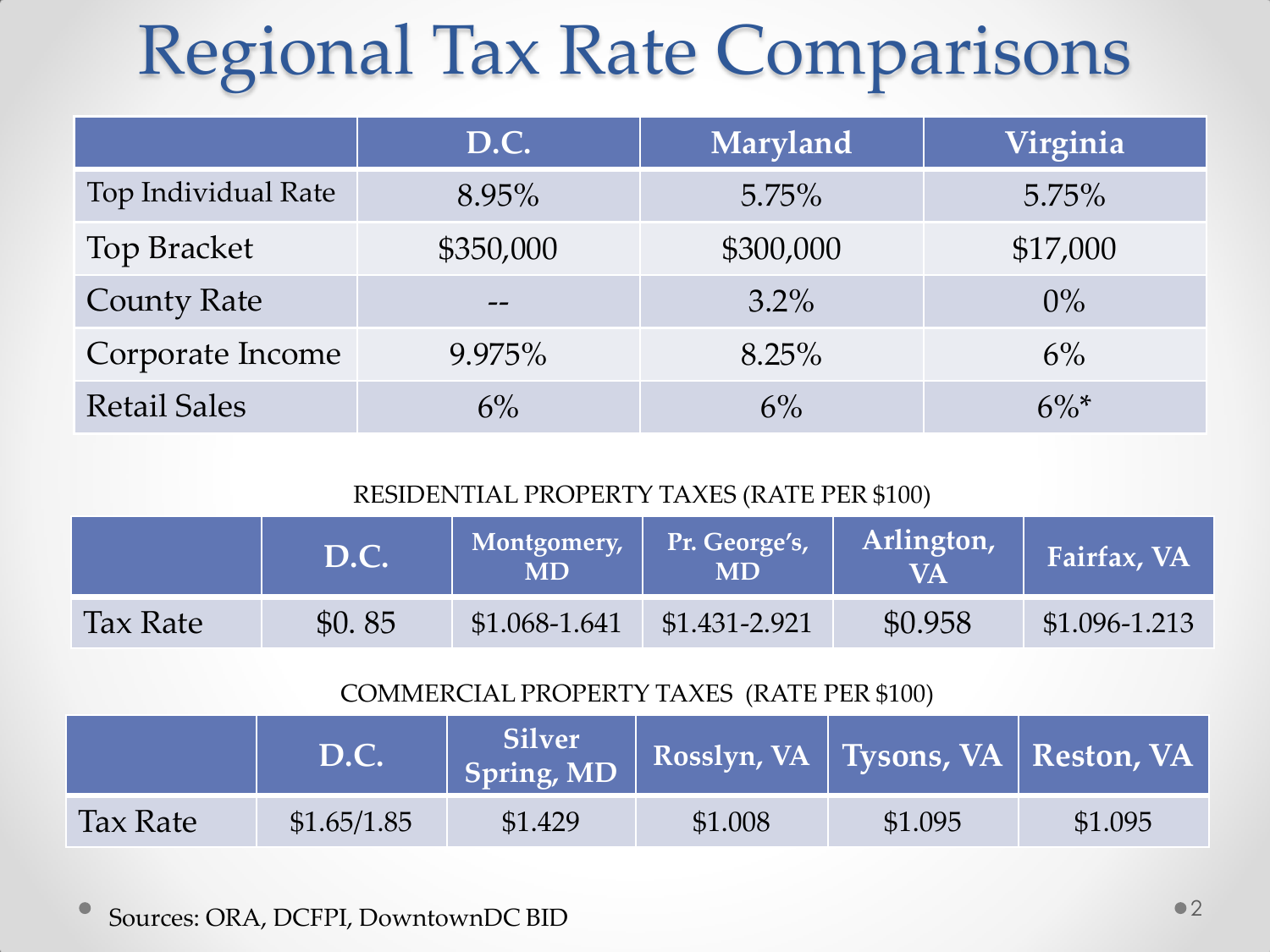## D.C. Per Capita Tax Revenue

#### **Total State & Local Tax Revenue**

|                             | Per Capita  | Percentage of<br>Personal Income |
|-----------------------------|-------------|----------------------------------|
| <b>District of Columbia</b> | \$8,315(2)  | $11.7\%$ (8)                     |
| Maryland                    | \$4,851(9)  | $10.0\%$ (27)                    |
| Virginia                    | \$3,885(25) | $8.8\%$ (44)                     |
| U.S. Average                | \$4,105     | 10.3%                            |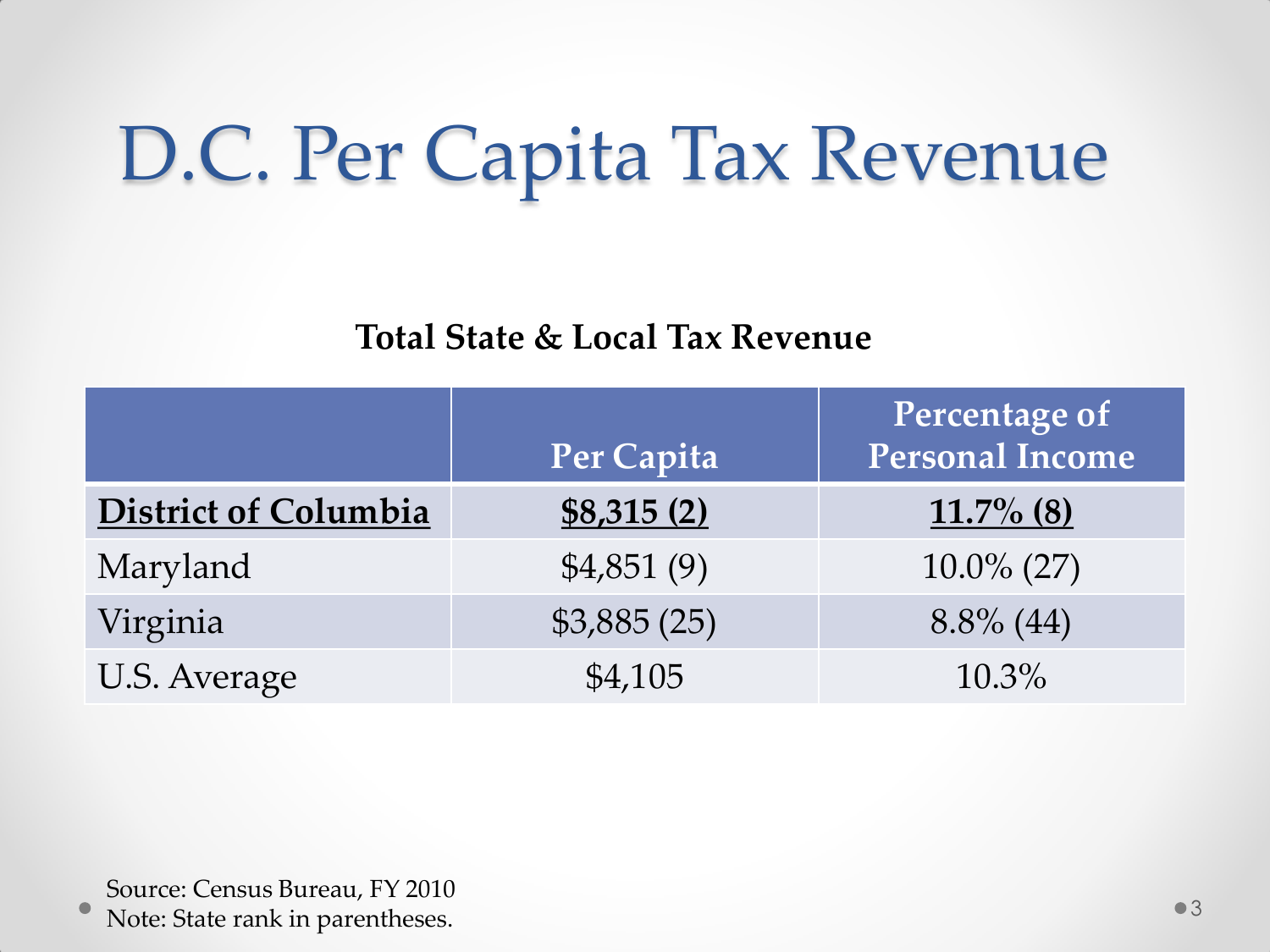### Tax Burdens for D.C. Families

Estimated Payment of Major State & Local Taxes For a Hypothetical Family of Three (by income), 2011

| Income          | \$25,000 | \$50,000 | \$75,000 | \$100,000 | \$150,000 |
|-----------------|----------|----------|----------|-----------|-----------|
| <u>D.C.</u>     | \$2,847  | \$4,637  | \$6,684  | \$8,389   | \$13,157  |
| U.S. Average*   | \$3,065  | \$4,971  | \$7,041  | \$8,719   | \$12,831  |
|                 |          |          |          |           |           |
| Alexandria, VA  | \$2,953  | \$5,661  | \$7,877  | \$9,425   | \$13,471  |
| Arlington, VA   | \$3,025  | \$5,632  | \$7,996  | \$9,502   | \$13,873  |
| Fairfax, VA     | \$2,863  | \$5,780  | \$7,918  | \$9,468   | \$13,381  |
| Montgomery, MD  | \$2,874  | \$5,458  | \$7,975  | \$10,073  | \$14,827  |
| Pr. George's MD | \$2,866  | \$6,227  | \$8,818  | \$10,931  | \$15,746  |

Source: ORA \*Largest city in each state plus D.C. <sup>4</sup>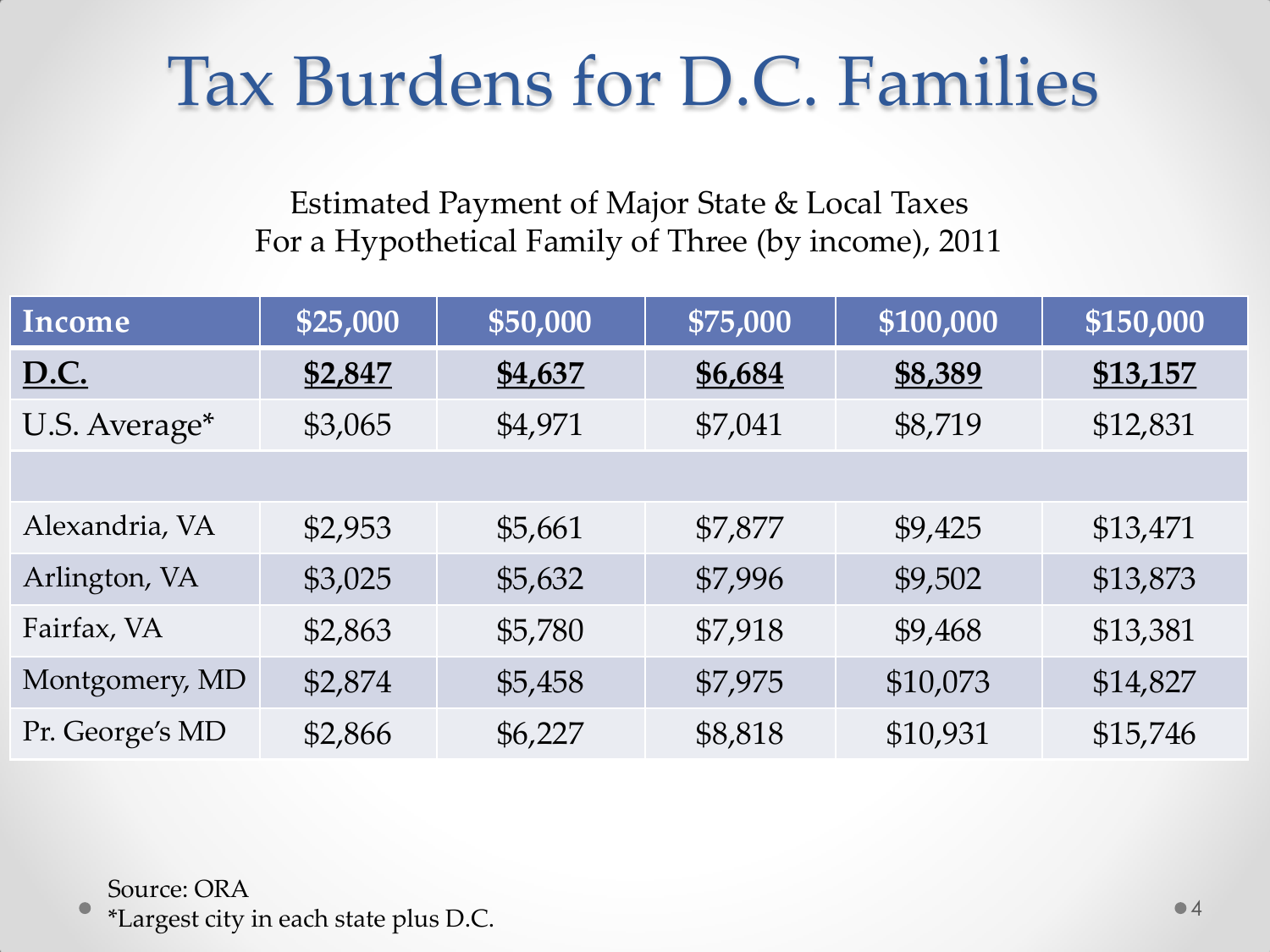# D.C. Business Taxes

What we know:

- D.C.'s income tax rate for businesses is the third highest in the country.
- However, ORA reports that in 2008 nearly two-thirds of businesses paid the minimum tax.
- D.C.'s *effective* commercial property tax rate is average for a large city.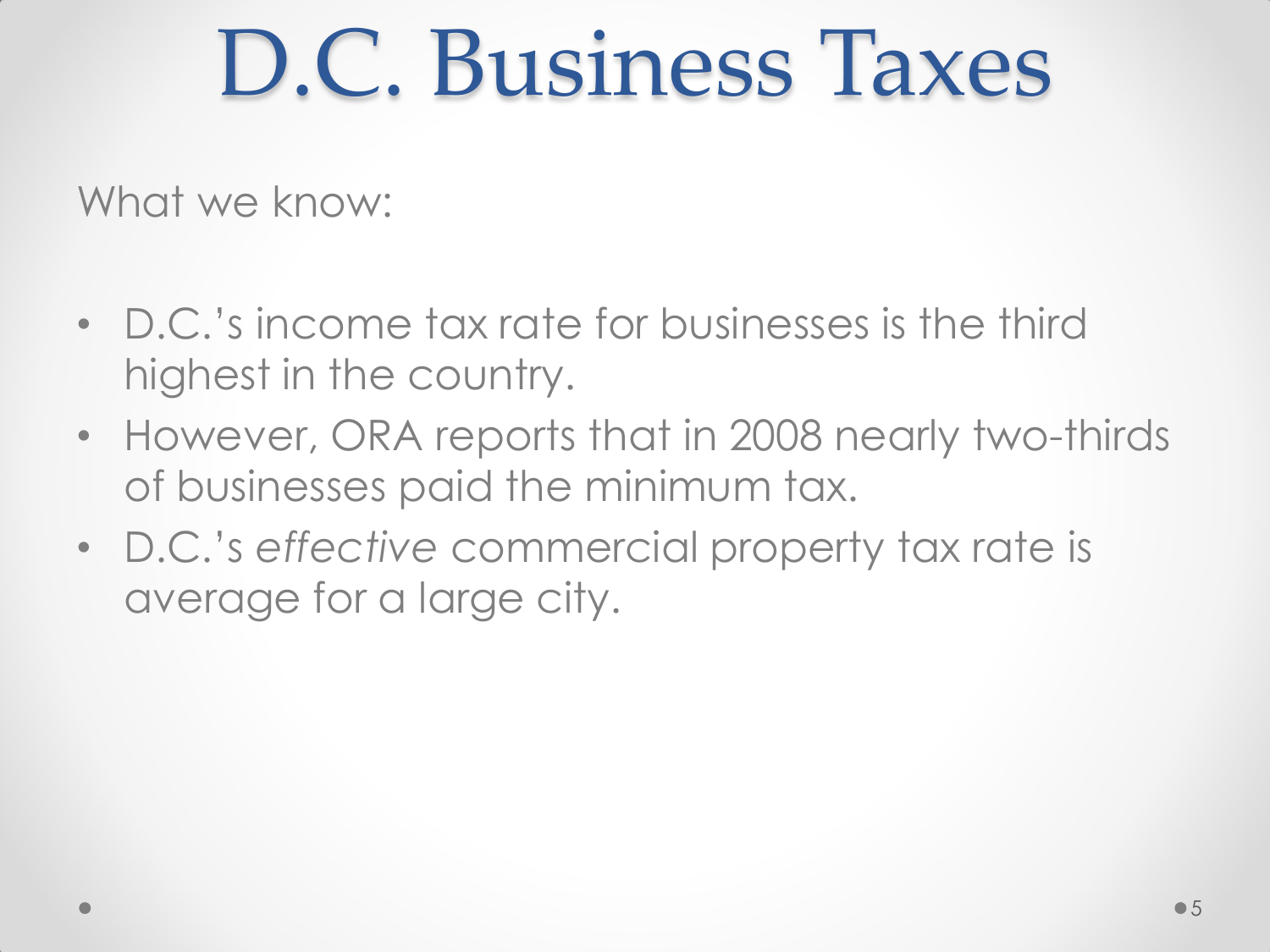### D.C. Distribution of Taxes



**Source: ITEP** 66